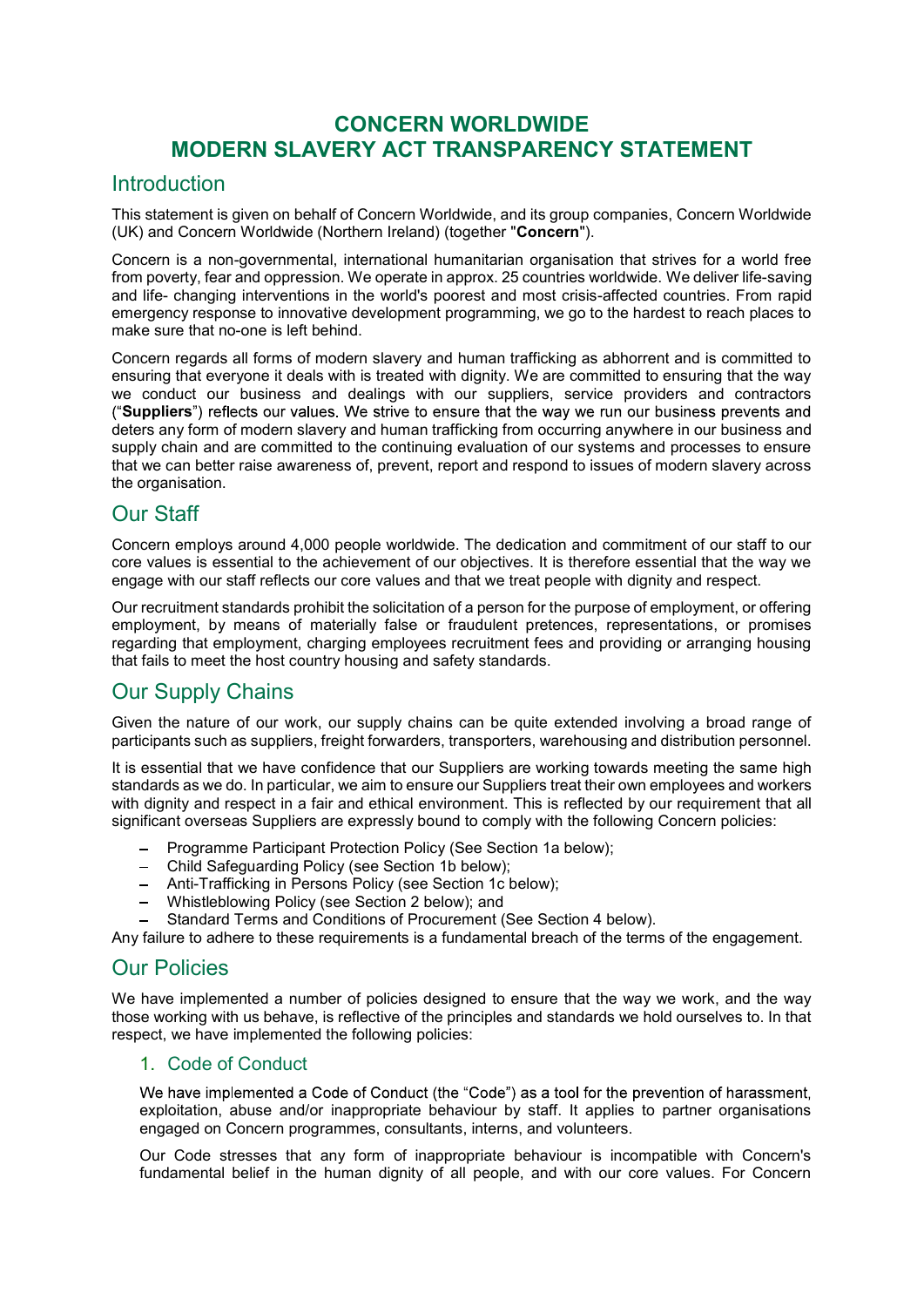employees, a failure to comply with the Code may result in disciplinary action up to and including dismissal, and for our partner organisations, it may result in the suspension or termination of our agreement with them.

The Code specifically highlights the requirement that individuals' conduct is in-keeping with Concern's beliefs, values and mission. It also requires them to avoid any engagement in activities which are illegal, contravene human rights or compromise the work of Concern, as well as refraining from any form of bullying, harassment, discrimination, abuse, intimidation or exploitation.

Staff are required to bring to our attention any potential incident, abuse or concern that they are witness to, made aware of or suspect which appears to break the standards of the Code.

The Code is supplemented by three specific policies:

#### a. Programme Participant Protection Policy

This policy stresses the importance of being aware of, and mitigating against, the potential for abuse of power. Specifically, it requires that no individual can create a situation where he or she alone is perceived to be the sole and final authority responsible for allocating benefits. We expressly reserve the right to terminate any third party relationship if a breach or suspected breach of the policy occurs.

#### b. Child Safeguarding Policy

Actions to safeguard the wellbeing of men, women, boys and girls and prevent harm, abuse or exploitation is at the core of what we do. The safeguarding of children is a key element of our Code and this policy seeks to ensure that we integrate robust mechanisms to prevent and mitigate the risk of harm to and abuse of children.

#### c. Anti-Trafficking in Persons Policy

Concern strongly condemns trafficking in human beings and this policy prohibits all individuals with whom, and entities with which, Concern works from engaging in any form of trafficking in human beings.

#### 2. Whistleblowing Policy

We are committed to the highest possible standards of openness, transparency and accountability in all our affairs.

We have implemented a Whistleblowing Policy so that all staff, volunteers, partners, consultants or contractors (engaged by Concern Worldwide or any of its subsidiaries and affiliates) can, and are encouraged to, raise or disclose concerns at an early stage. We operate a designated whistleblowing helpline as well as making clear our commitment that no one raising concerns in good faith are subject to any harassment or victimisation as a result.

### 3. Complaints Policy

Concern is committed to providing safe, accessible and effective ways for anyone to exercise their right to raise complaints about the work and behaviour of its staff, volunteers and partner organisations. Our complaints reporting mechanisms across the globe deliberately offer a means of reporting should there be any instances of violation of the Code of Conduct or any of our other policies (including this Statement). We ensure that appropriate and timely action is taken in relation to all complaints, both to deal with the situation and to stop the same thing happening again.

#### 4. Standard Terms and Conditions of Procurement

Our overseas Suppliers are required to adhere to certain ethical standards as part of Concern's Standard Terms and Conditions for Procurement available here. These ethical standards include adhering to International Labour Organisation conventions; ensuring working conditions are safe and hygienic; and ensuring exploitation of children is not tolerated and reflect the Ethical Trading Initiative Base Code of labour practice.

### 5. Purchasing Policy

We have also put in place a specific policy, which applies to the way in which we engage with our Suppliers. It ensures that Concern staff are clear about the standards which are expected of those